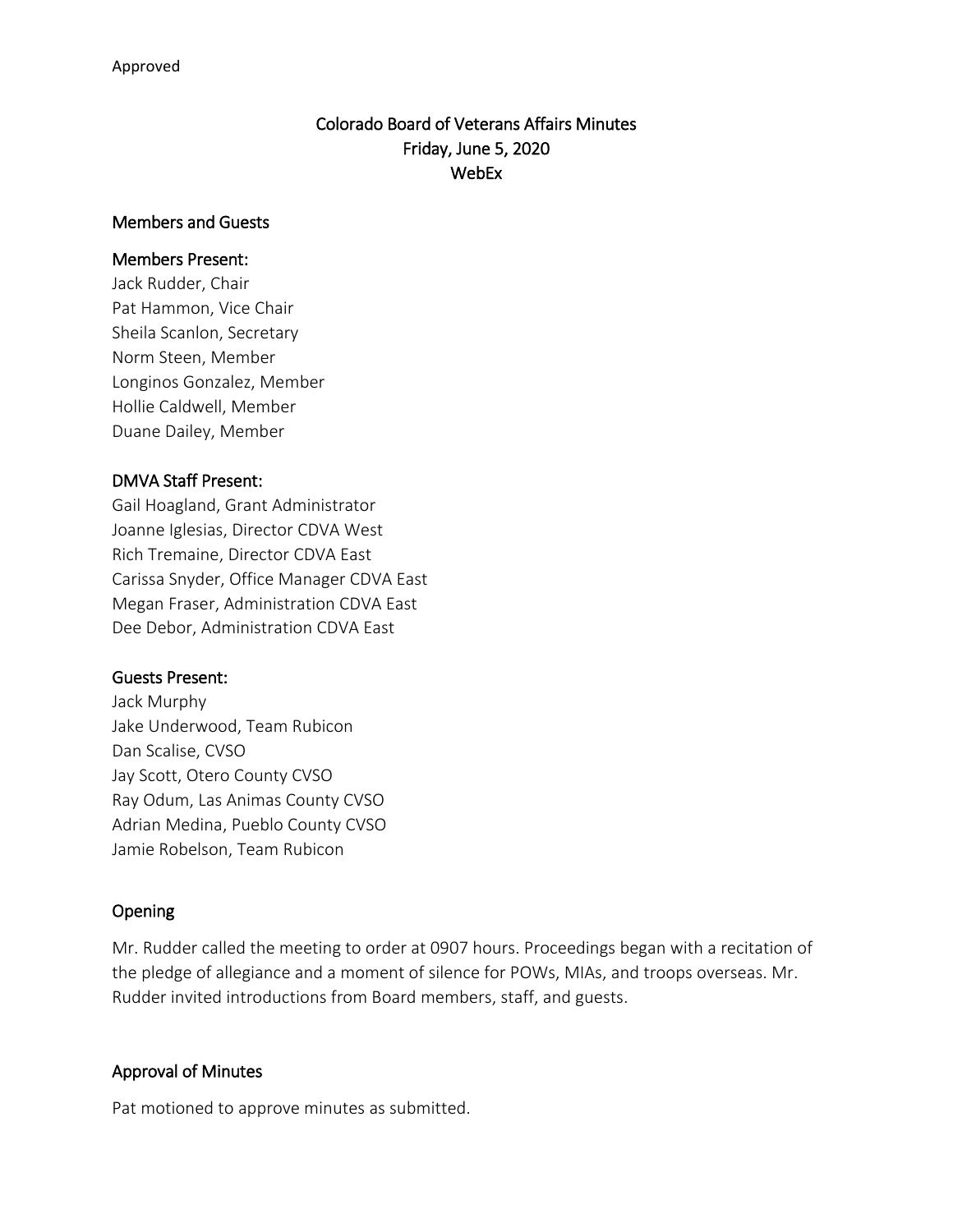### Guest Commentary

Mr. Scott provided information about the VA clinics reopening and the VA hospital recommencing elective procedures and other services.

Mr. Dailey requested Team Rubicon to remind everyone of their mission statement.

Mr. Underwood, stated Team Rubicon unites skills and experiences of military veterans with first responders to rapidly deploy emergency response teams, both domestically and internationally. Recent response has been in regards to Covid-19 and they have been responding across the state.

## Unfinished Business

Ms. Hammon says they are still waiting to hear back about proposed changes in By-laws from the Attorney General's office.

## New Business

Protecting veterans benefits during a state budget deficit –

Ms. Hammon can report from legislative committee of the UVC. General assembly is back in session, working through a 3-4 billion dollar loss in general funds. Funds are being swept in order to handle general fund needs. Some possible impacts for veterans – 100% PTE will be suspended for at least one year. This bill has not yet been passed but this is the proposal. Mr. Steen provided clarification about the Disabled Veteran Property Tax Exemption Law when Mr. Rudder queried about the specifics.

Query was made by Mr. Dailey about the PTE, whether the revocation would just be of new enrollees or of all existing veterans in the state program. Mr. Steen provided further clarification of the PTE, he was uncertain on the total fiscal note of the program statewide. Mr. Tremaine stated the state should not take away veterans benefits.

Ms. Hoagland provided an update related to the VTF and VAG. The master settlement fund created the Trust Fund account, each year funds are allocated that the Board has spending authority on. A certain percentage goes into the Trust Fund account and gains interest. There is approximately 7 million in the VTF, 3 million was taken for the general fund next year leaving 4 million dollars in the account. The amount that was allocated for spending authority for VTF grants has not been impacted. Regarding property tax, excess PT funds that the state does not give to counties, a percentage of that is allocated to go into a cash fund for the Veteran assistance grant program. In consultation with the board, the decision was made to only spend a percentage of that money so that a cash fund would remain and it could be utilized on an annual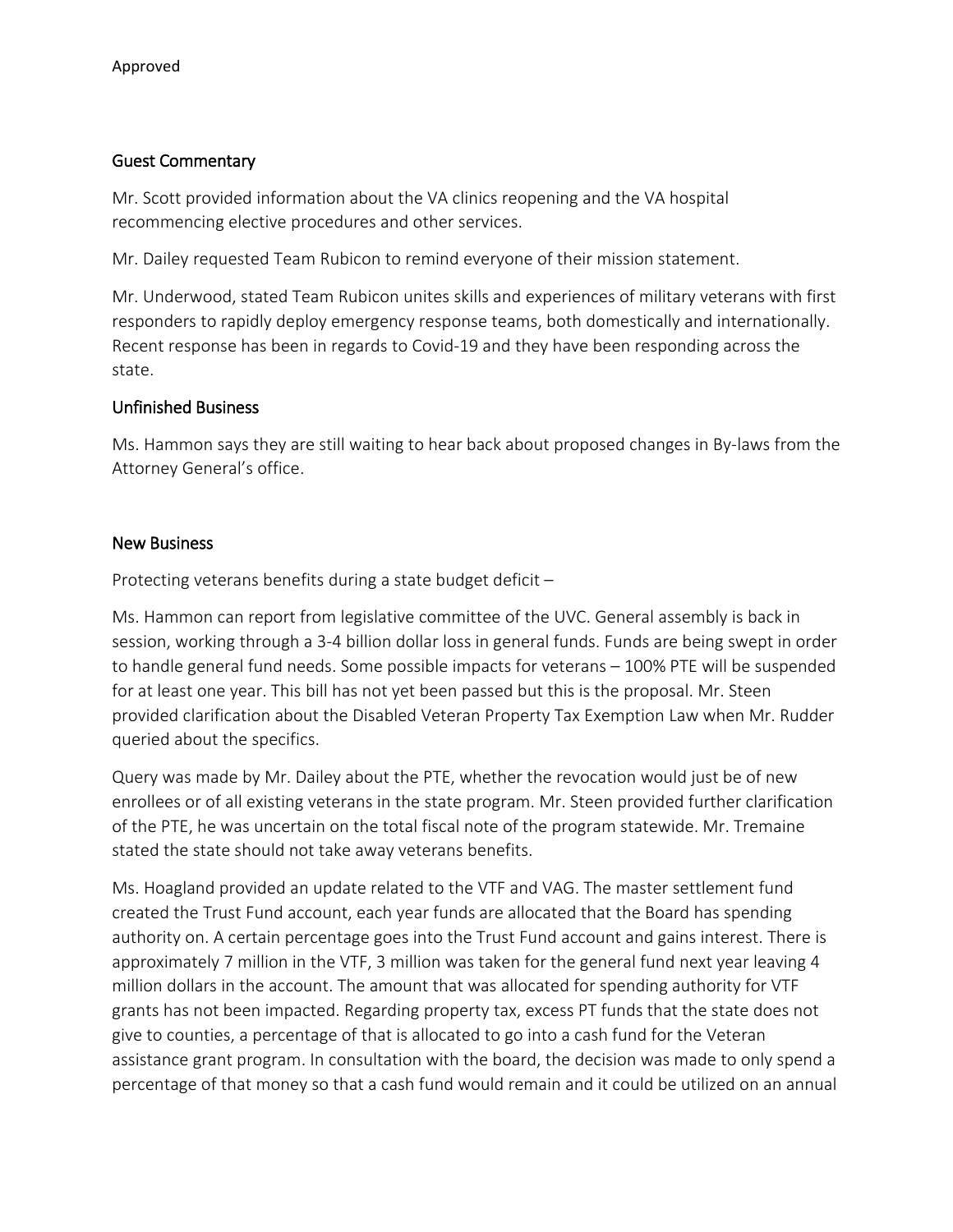basis. There is just about 1.6 million in that account. 1 million of that is being swept, leaving approximately \$600,000 in that fund. Ms. Hammon thanked her for the detailed explanation. She provided that in the past when they have swept those funds, the Board and other interested parties have reminded the legislature that they owe them the funds back with interest. Ms. Hammon expects that to be the protocol this time as well. Ms. Hoagland let her know that at this time there is no discussion about returning those funds in the proposed legislation as there was in the past.

Mr. Dorman HB 2387 clarified that the proposed legislation only gets rid of the senior homestead exemption, not the disabled veteran property tax exemption.

# Strategic plan

Mr. Callahan began by reminding the Board it has been 18-24 months since they last reviewed the strategic plan.

SPI 1. 1.1 is understanding issues facing veterans. Meeting conducted in each congressional district by 2020. Mr. Callahan requested an update from the Board. Mr. Rudder that provide for both 2019 and 2020 that they are at 6 out of 7 for each year. In 2018 they were at 5/7.

SPI 1.1.2 is receiving annual feedback for issues facing veterans. Mr. Callahan is unsure if accurate data exists for this SPI; Ms. Hammon confirmed that this data does not exist. Mr. Callahan inquired if they were going to continue with this SPI. Mr. Rudder said that they were going to get that data from the annual conference, which has not yet occurred this year. Mr. Callahan inquired about the data from 2018 and 2019; Mr. Rudder confirmed that data was not collected; Mr. Callahan is putting 0/64 for each year. Ms. Hammon proposed to ask the SVSOs to include a survey to distribute to all of the CVSOS that they can disseminate this year at the annual training conference. Mr. Steen reminded the Board that there is a report function in VetraSpec that summarizes the number of actions by category, that this report could be generated in that way.

Mr. Tremaine says that on VetraSpec that they don't have the ability to mine specific data because there is an a la carte charge. He said that he could send a message to the state VSOs running the conference with the request. Mr. Steen inquired if this ties into TAGs mission, Ms. Hammon says yes. She believes it is achievable for 2020.

1.2 CVSos consolidate and provide feedback. Provided target amounts for 2018 – 2020. Mr. Steen spoke – check recording.

1.3 Provide annual program updates to the legislature NLT July of each year for all state funded Veteran programs. Ms. Hammon inquired of Mr. Dorman if he has been doing this. Mr. Dorman said those are done in December by the letter from the Board ot the Governor and legislature.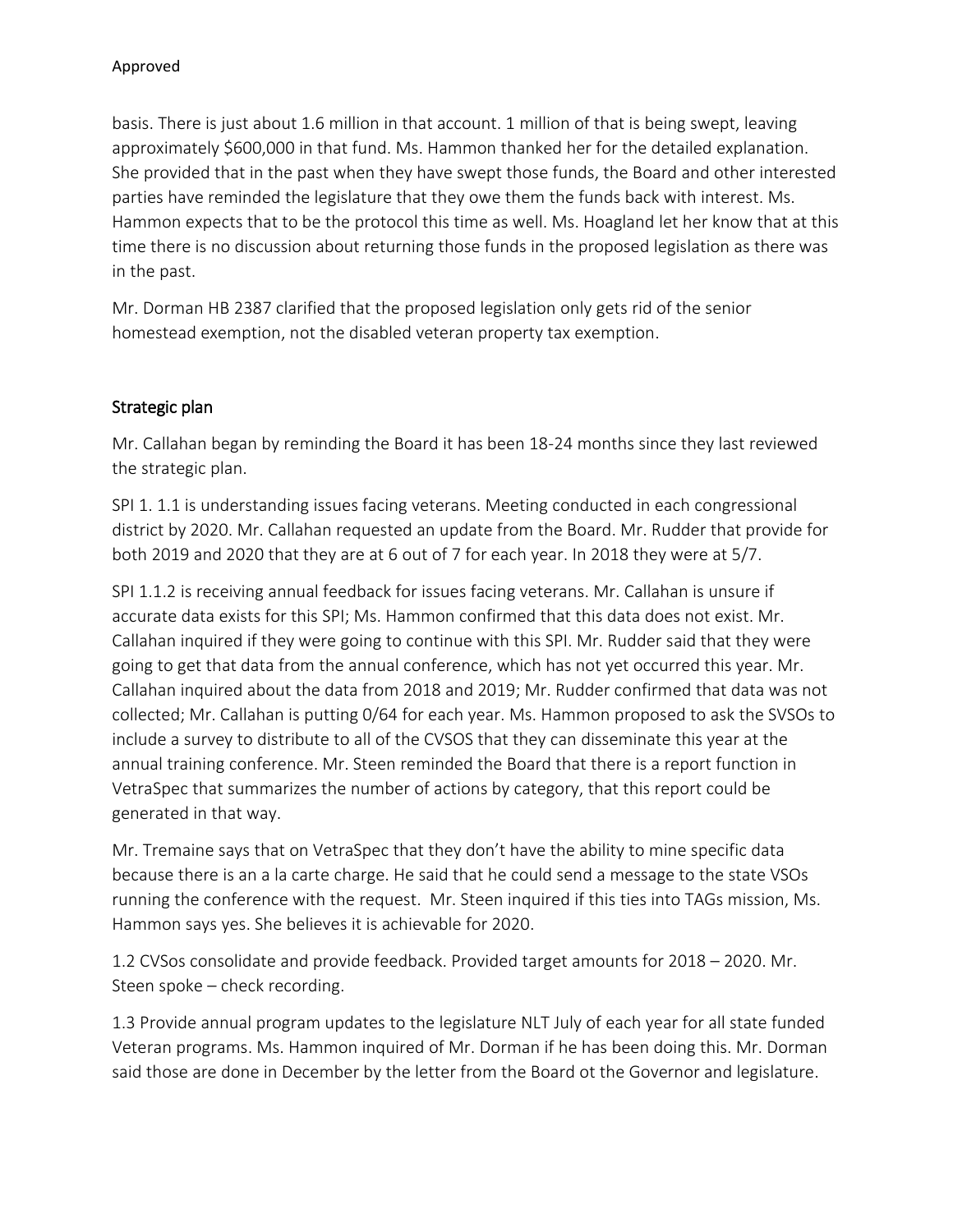Date changed from July – December. Ms Scanlon inquired if it should be left as july because that is the end of the fiscal year. Added 9by statute)

1.4 – Communicate recommended changes to Colorado VA director No later than july of each year. Ms Hammon inquired, what changes? Mr. Steen and Mr. Dorman worked to clarify what communication is required. Mr. Callahan suggested the board needs to examine whether the strategic plan being extended out for more years. Ms. Hammon suggested they try and get this doen by October. Mr. steen pointed out that they had two years with no action. Ms. Scanlon asked if they wrote the letter now, what it should say. Ms Hammon inquired, this is VA general, what information are they really after? LISTEN TO THIS DISCUSSION.

Ms. Hammon inquired of Mr. Tremaine if this is data that could also be collected at the ATC? Mr. Tremaine replied in the affirmative. Ms. Hammon offered for her or Mr. Ruder to work with the SVSOS running the conference to put together a suvey for those items. Mr Rudder inquired about what is and what is not working. Mr Tremaine said that they can end out a letter to all VSOS at any time. Ms Iglesias said she emails all west cvsos every month asking for their data. She said it would be easy to include the questions the board needs infomaiton for and collect monthly info. Mr. Scott suggested that a form could be submitted with the CVA 26 as to what their wants and nees are and they could submit those together. Mr Rudder said that some counties don't submit those forms and supported Ms Iglesias idea. Mr Dailey backed Mr. Scotts suggestion, citing its efficiency. Ms Caldwell said there could be data collection in both ways. Mr Rudder cited challenges LISTEN for these. Ms Hammon suggested she would work on a template for CVSOs changes for VA and vhA policies. Mr. Rudder thanked her, verified this can not be completed by July, it was changed to December.

# SPI2 – advanced communications

2.1 – CVA brand established and circulated. Mr. Rudder inquiried if they were supposed to make a logo. Mr. Callahan confirmed that was the case. Ms. Hammon said they wanted to come up with a mission statement and a brochure. Mr. steen clarified what they meant b their branding. Mr Rudder said their byline was going to be 'veterans really matter'Mr steen said it is more than an advertising scheme, it is how they function, their entire ethos. Ms Hammon says that committee needs to work on that.

Multiple board members inquireid as to how they meet. Mr. steen says that the strategic plan should govern how they function, if it is a distraction, they should no longer have one. Ms Caldwell asked if what is in the SP is appropriately within their purview as a type II Board. Ms Scanlon asked if somebody on the staff can look into. Mr Steen said that if it is inappropriate that the board can drop a measure if they can't do it. Ms Caldwell said that while a pamphlet coul be helpful, that the branding is not necessarily a thing. Mr steen said it isn't about a logo, its what the veterans see and think of the board. Ms Caldwell suggested getting rid of measure 2.1. Ms Hammon said she would like to try it again. Mr steen suggested redefining the outcome not the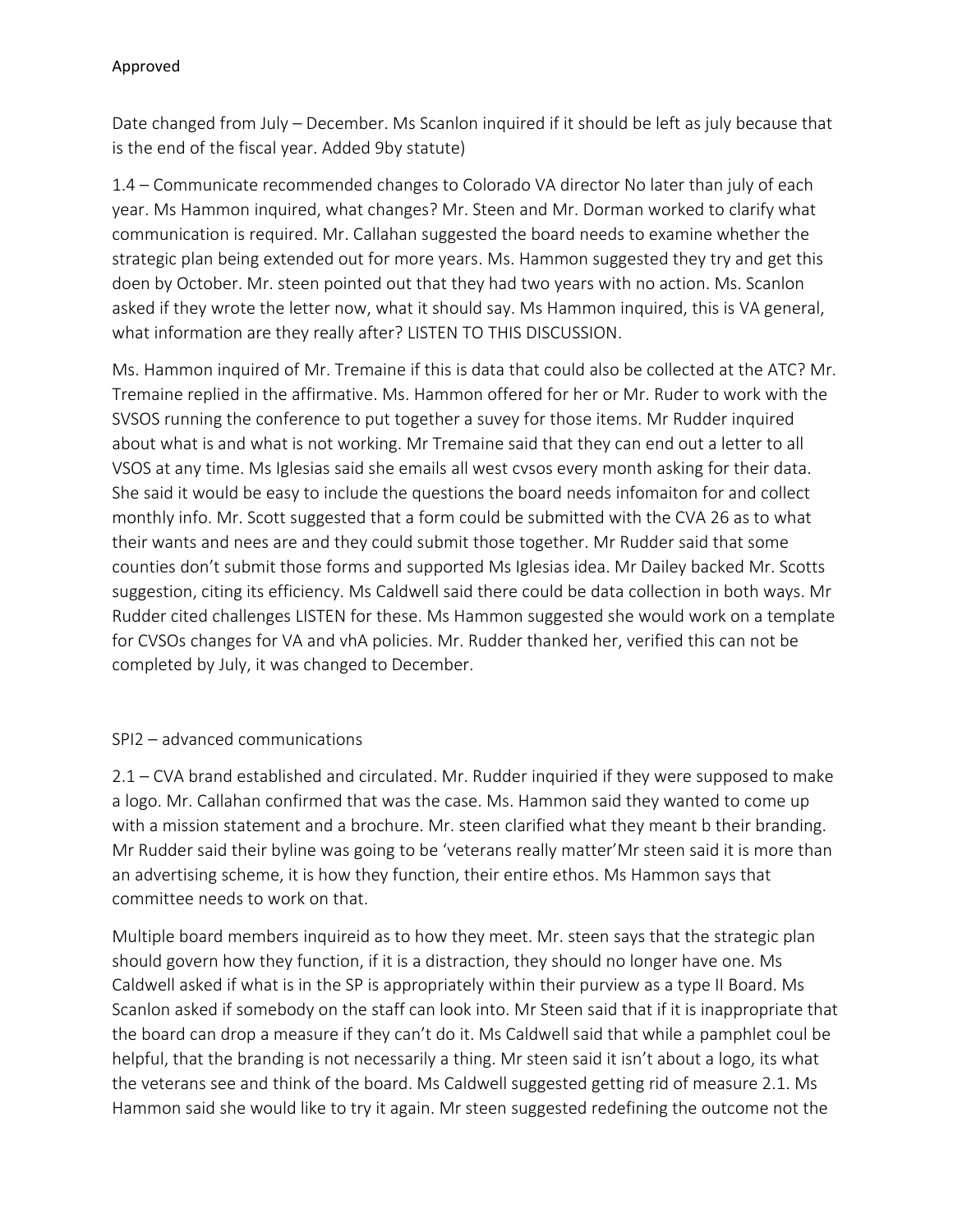objective. Ms Hammon suggested tabling 2.1 to come up with a new outcome to a future meeting.

2.1 publcish a dCBVA triflod No later than July of 2019. Mr Callahan requested an update. Ms Hammon thought it was done, Mr rudder said not the trifold. Mr rudder says they don't have that capability. Ms ahmmon suggests tabling this measure as well for a later meeting.

2.1 – increase stakeholder and customer attendance at CBVA board meetings by 15% in 2020. Mr Callahan suggested looking at the rosters to determine who was attending and inquiried Mr Tremaine if that is something his office could provide. Mr Tremaine said that Ms Fraser can look back and gather that data.

2.2 increase number of outreach activities and events attended by CBA members 15 percent by 2020. Ms Hammon said that again they would have to review the minutes. Mr Rudder said we only need to review 2020, Ms Hammon said the data for 2020 is skewed due to Covid-19. Mr Gonzalez said things have slowed down. Mr Callahan asked if they wanted to go back to 2018 and 2019. Mr steen pointed out that if we are going to establish a trend. Ms Hammon says she believes the numbers from the previous years are important. Mr. Callahan concurred with Mr Steen that online events also count as outreach. Mr Callahan asked if could expand till 2023. Mr Tremaine inquired if this could be put on hold until Ms Fraser determines if she can gather the requested data.

2.3 create a CBVA website by July 2019. Discussion ensued. Mr Dorman said he doesn't think the board is going to get their own full website, they have a page on the department website. He inquiried, you want mission, vision, etc. Said we don't have the bandwith to do a regular update. Mr Rudder suggested scrapping this.

# SPI3

3.1 – incrase CBVA board members non monitoring site visits. Ms Hammon says she finds this to be important LSITEN. Mr Scott inquired how many grant applications were turned in by April. Mr Rudder replied 71. Ms Hoagland described this as a meet and greet. Ms Hammon suggested each board member talks with Gail and visits with 3 grantees each about what LISTEN

3.2 – increase collected of VTF feedback to 21 by 2020. Ms Hoagland has ptu together a survey monkey, by the end of the month that will close and she can collect that data.

3.3 formalize and establish distribution process of the VTF grantee best practies.

SPI4

4.1

4.2

Mr steen talked.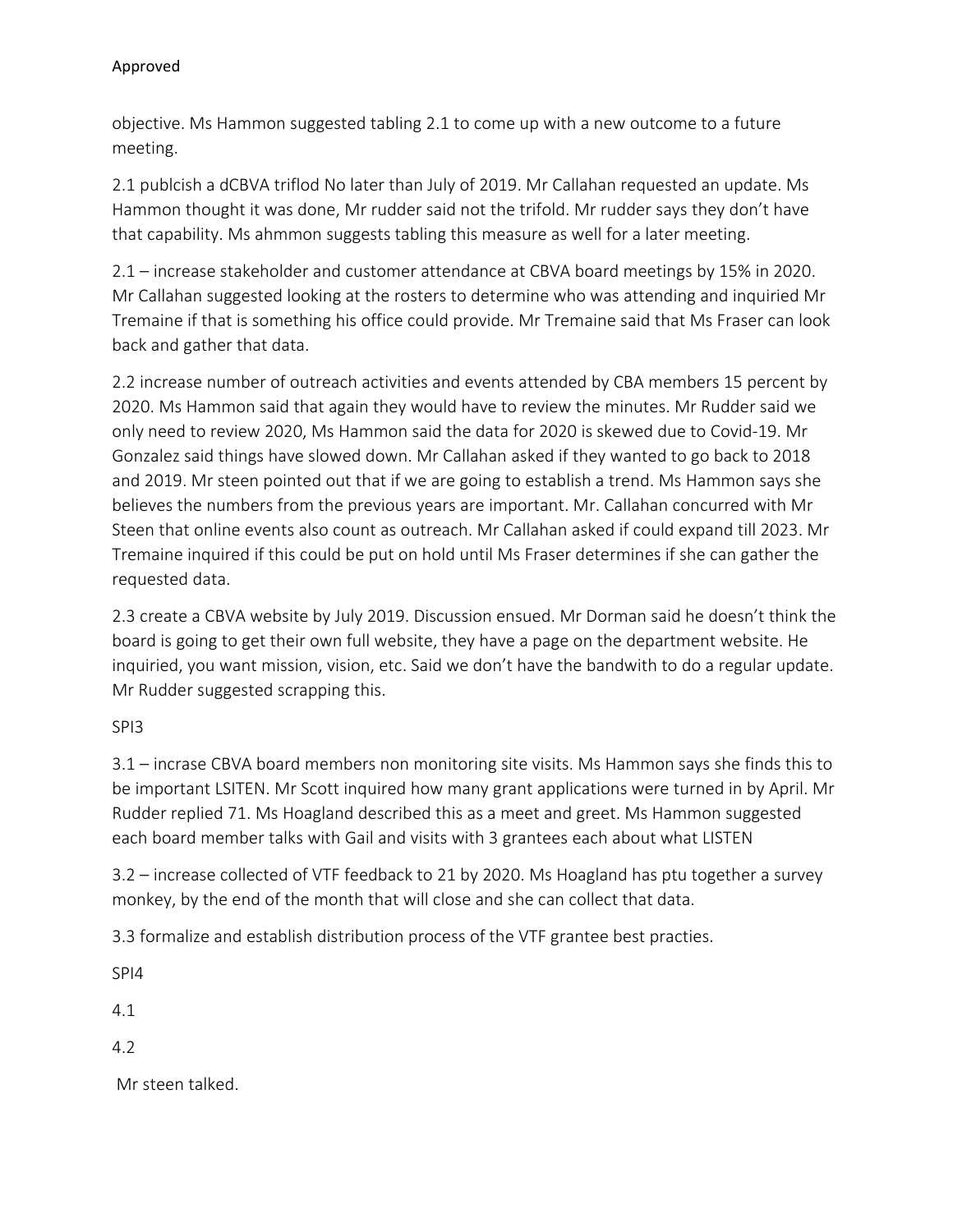Mr Callahan said that due to the reduced funds as stated at the beginning of the meeting, that they need to reduce the target amount.

Mr. Callahan said he would update the dashboard and send it to the board.

Mr. Rudder called for a 10 minute break at 10:40am.

Mr. Callahan and Mr. Scott had to leave the meeting.

Meeting resumed at 10:53am

# FY 20 – 21 CBVA Meetings

August meeting – Burlington VFW Post is not big enough to meet in and maintain a 6 foot distance. Ms. Hammon says things are closed through August and suggested one more WebEx meeting till things reopen. Mr. Dailey suggested NE CO where there isn't a VA presence, perhaps a fair ground or something so social distancing is possible. His idea is to expand the presence of the CBVA.

August – WebEx September – Eastern plains – Limon? Duane and Pat October – Grand Junction, WROS and training confirmed. Megan dn Pat discuss where to stay November – Wings over the Rockies December – VA Hospital

### Board Reports

Ms. Iglesias received exciting new from National cemetery administration. The cemeteries are now reopend and can have full honors for anyone interred since March. County parameters will still be observed. WROS – hired a property administrator and a triage assistant for the front desk, both are starting next week. She thanked the board for the funding for the assistant position.

Ms Caldwell announced her resignation to the Board effective June 20, 2020.

Mr Rudder reviewed that Mr Steen has to reapply for his Board position this year.

Mr Dailey said that Mr Robinson is at the veterans memorial that was recently damaged and working on assessing damage and repairing it. Ms Hammon said that funds are being swept regarding the CLC's . there was to be a research study to see what veterans needs would be, that study has been scrapped. The DHS is still going to do that research study. Ms Scanlon said only fitzommns had covid, 14 veterans died, the other VCLCs are okay. All are still closed to visitors. Lots of Fitzsimmons staff is asymptamatic and that is causing a staffing problem.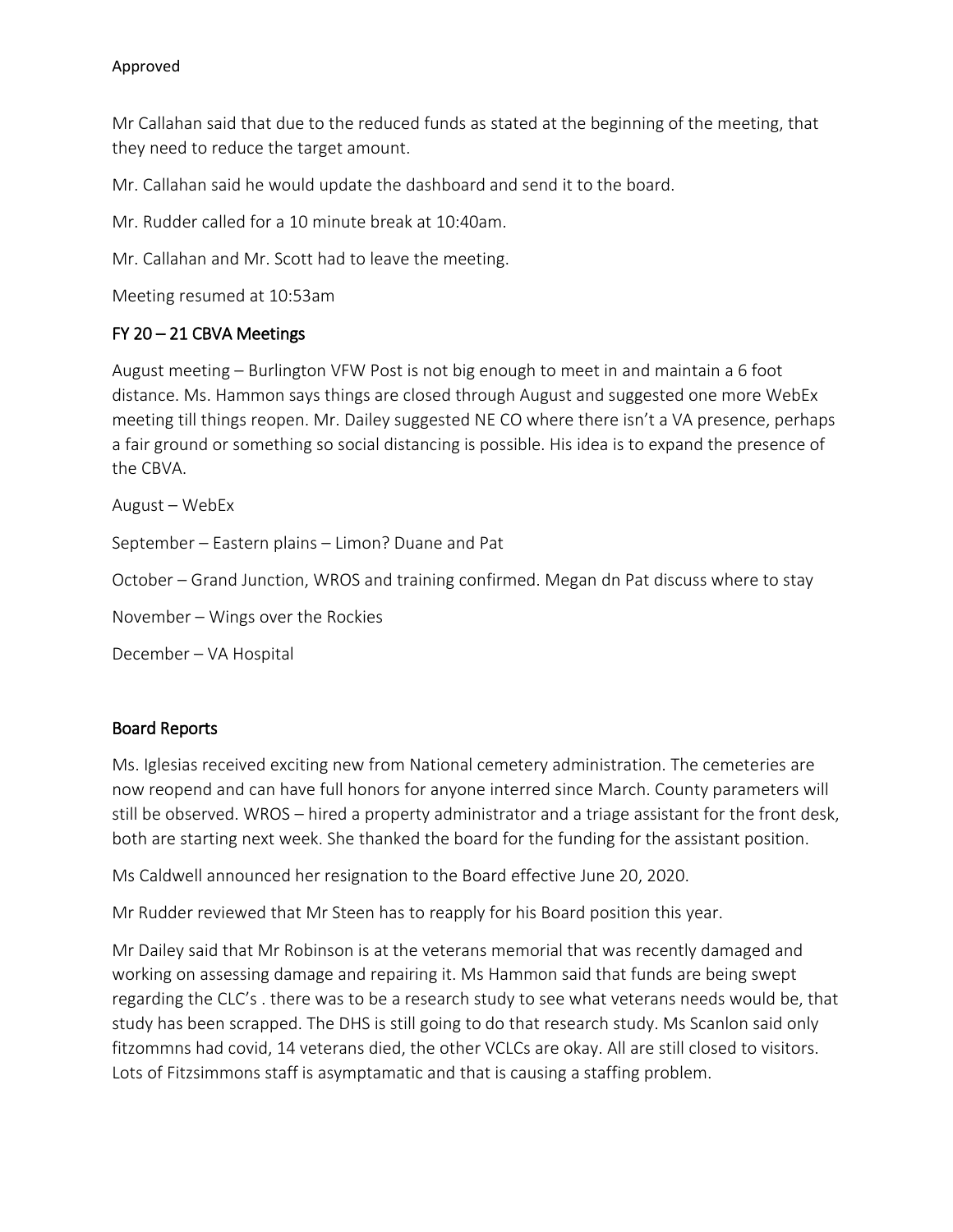Ms Scanlon asked Mr Tremaine for an update on General Loh's position. Mr Tremaine suggested Mr Dorman could provide a better update. Ms Hammon said General Lohs nomination has not yet come up for review therefore his national appointment is not yet finalized. He has been nominated by Gov Polic to be the commanding general of the US national guard.

Ms Hoagland – echoed the remarks to Hollie, thanked her for her leadership, particularly in regards to the VAG, she appreciates Ms Caldwell's insight, LISTEN. Ms. Hoagland is not certain if the long bill will be finished an dsigned for the new FY grants to begin on July 1 as normal. We are currently in a holding pattern. Ms Scanlon inquiried if all monies will be spent by grantees for the last FY. Ms Hoagland said that is varying, execution rate may be about 80%. Many trust fund gantees are individuals at high risk and are limiting contact, additionally not all are tech savvy and are therefore not easily able to continue services during the pandemic. Some grantees however have been very created and active in supporting veterans during the stay at home and safer and home periods.

Ms Hammon aid many of the posts have a restaurant or bar that their revenue is use to keep the post open and many posts are in the position of closing permanently due lack of income during Covid. It is another prolem that grantees are having. Mr Dailey inquiried if long bill is signed by 30 june, what date could they then project he announcement of the VTF awards. Ms Hoagland said if signed by 30 june hten announcenments will go out that day. LISTEN

Mr Steen inquiried if there is a 10% cut what happens. Ms Hoagland said this could be discussed in this meeting, that the plan was if it was a 10% cut that would apply across the board, if it is a 20% or great cut then they will reconvene and determine who will actually receive funding. LISTEN

Motion from Mr Steen, Ms Hammon seconded.

Mr Dailey said it is premature to consider because there are too many unknowns.

Vote – 20% or less

Unanimous approval

Board member remarks –

Ms Caldwell – are covid patients veterans?in over 400 cases, not a single instance of documenting vetran status was documented because that staff had no PPE training to go into the rooms to collect the demographic information. Mr Steen thanked her for her service.

Ms Scanlon – began a new job on 1 june, now chief of staff of CO homewland security and emergency management. She is no longer on the UVC legislative committee because this is a state job. Ms Hammon is the new UVC rep. she took an 80 year old vet to emergency care, got him covid testing, took 45 minutes to get him seen and he was in very bad shape. The uvc is having their banquet on the 23 August, she pointed out that Mr Hopkins is not at this meeting